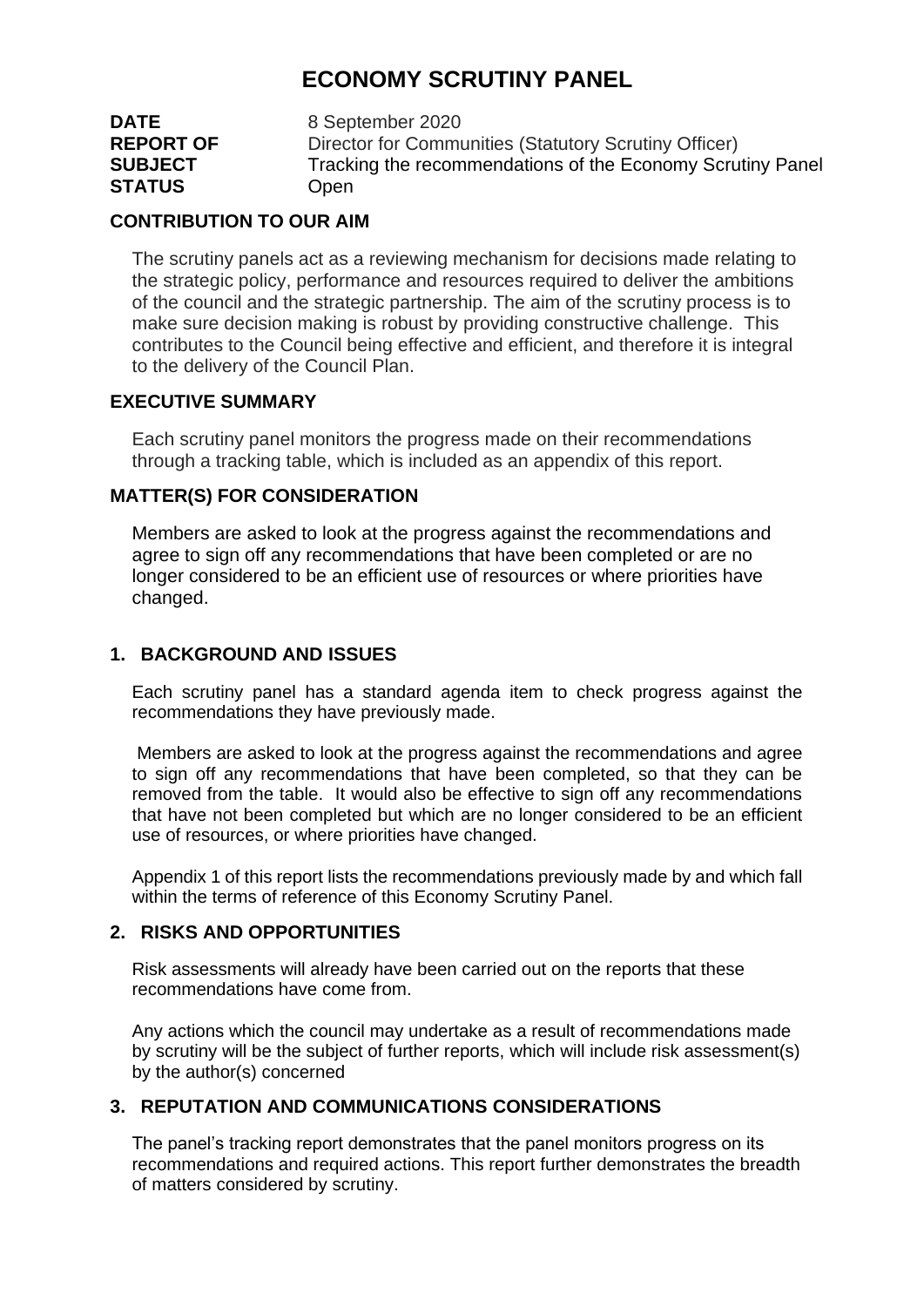## **4. FINANCIAL CONSIDERATIONS**

There are no financial considerations included within this report, beyond scrutiny's enhanced future role in monitoring delivery of the council's budget and medium term financial plan.

## **5. CLIMATE CHANGE AND ENVIRONMENTAL IMPLICATIONS**

There are no impacts on climate change and the environment as a direct result of this report. The reports that these tracked items have come from will have been assessed for impact.

Any actions which the council may undertake as a result of recommendations made by scrutiny will be the subject of further reports, which will include climate change and environmental implications by the author(s) concerned.

#### **6. MONITORING COMMENTS**

In the opinion of the author, this report does not contain recommended changes to policy or resources (people, finance or physical assets). As a result no monitoring comments have been sought from the Council's Monitoring Officer (Chief Legal Officer), Section 151 Officer (Director of Finance) or Strategic Workforce Lead.

## **7. WARD IMPLICATIONS**

Potentially impacts on all wards.

## **8. BACKGROUND PAPERS**

Minutes from the Economy Scrutiny panel <http://www.nelincs.gov.uk/committees/committees.aspx?commid=69>

## **9. CONTACT OFFICER(S)**

Anne Campbell, Scrutiny and Committee Advisor Telephone number : 01472 326132

> **HELEN ISAACS Director – Communities (Statutory Scrutiny Officer)**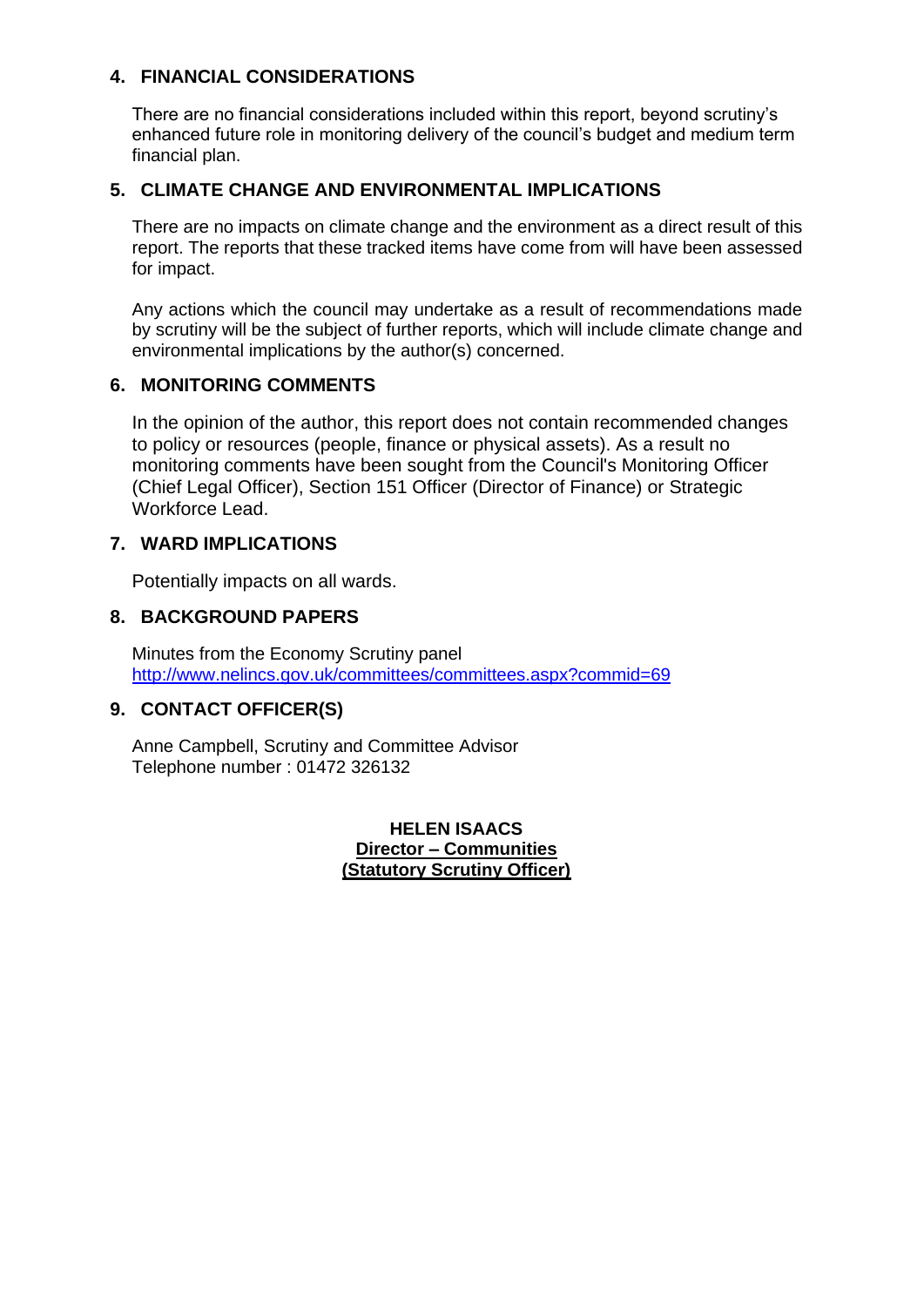

## **TRACKING OF RECOMMENDATIONS – ECONOMY SCRUTINY PANEL**

| <b>DATE</b>           | <b>RECOMMENDATIONS MADE</b>                                                                                                                                                                 | <b>RESPONSIBLE</b>                                                                                                                    | <b>PROGRESS/COMMENTS</b>                                                                                                                                                                                                                                                                                                                                                                                                                                                                                                     |
|-----------------------|---------------------------------------------------------------------------------------------------------------------------------------------------------------------------------------------|---------------------------------------------------------------------------------------------------------------------------------------|------------------------------------------------------------------------------------------------------------------------------------------------------------------------------------------------------------------------------------------------------------------------------------------------------------------------------------------------------------------------------------------------------------------------------------------------------------------------------------------------------------------------------|
|                       | <b>Forward Plan Items</b><br>• Temporary Stopover for Gypsy &<br><b>Travellers</b><br>• Community Stadium<br>• Public toilets                                                               | Anne Campbell,<br>Scrutiny Advisor and<br><b>Appropriate Officer</b>                                                                  | Retain in tracking: Items to be circulated or added to<br>the agenda when relevant.<br>Update requested for scheduled panel meeting<br>8 September 2020.                                                                                                                                                                                                                                                                                                                                                                     |
| 23<br>October<br>2019 | <b>SPE.34 - Partnership Review</b><br>That a workshop be arranged to allow<br>elected members plus Engie and NELC<br>officers to consider ways to improve<br>operational queries/referrals. | Clive Tritton, Interim<br>Director of Economy<br>and Growth                                                                           | Position at March 2020<br>Action to be deferred, pending review of customer<br>portal (Portfolio Holder Finance and Resources).                                                                                                                                                                                                                                                                                                                                                                                              |
| 30<br>June<br>2020    | <b>SPE.7 - Empty Homes Strategy</b><br>That the 'heat map' of empty homes be<br>expanded to show numerical data and<br>forwarded to West Marsh ward councillors.                            | Mark Nearney,<br><b>Assistant Director</b><br>Housing and Interim<br><b>Assistant Director</b><br>Highways, Transport<br>and Planning | Complete<br>Circulated to Marsh ward councillors 12 August, 2020.                                                                                                                                                                                                                                                                                                                                                                                                                                                            |
| 30<br>June<br>2020    | <b>SPE.8 - Local Plan Review</b><br>A timeframe of key milestones and<br>anticipated scrutiny involvement in the review<br>of the local plan to be forwarded to the panel.                  | Clive Tritton, Interim<br>Director Economy and<br>Growth                                                                              | Response at 30 July 2020 - As detailed within the<br>cabinet report the timeline for reviewing the local plan<br>will be set out in the Local Development Scheme<br>(LDS). This will be prepared once consultation on the<br>scoping document has been completed; the reason for<br>this is the consultation will determine the full scope of<br>the review and highlight the evidence that will need to<br>be prepared which ultimately will affect the timescale<br>for preparation. Officers are currently finalising the |

**Appendix 1.**